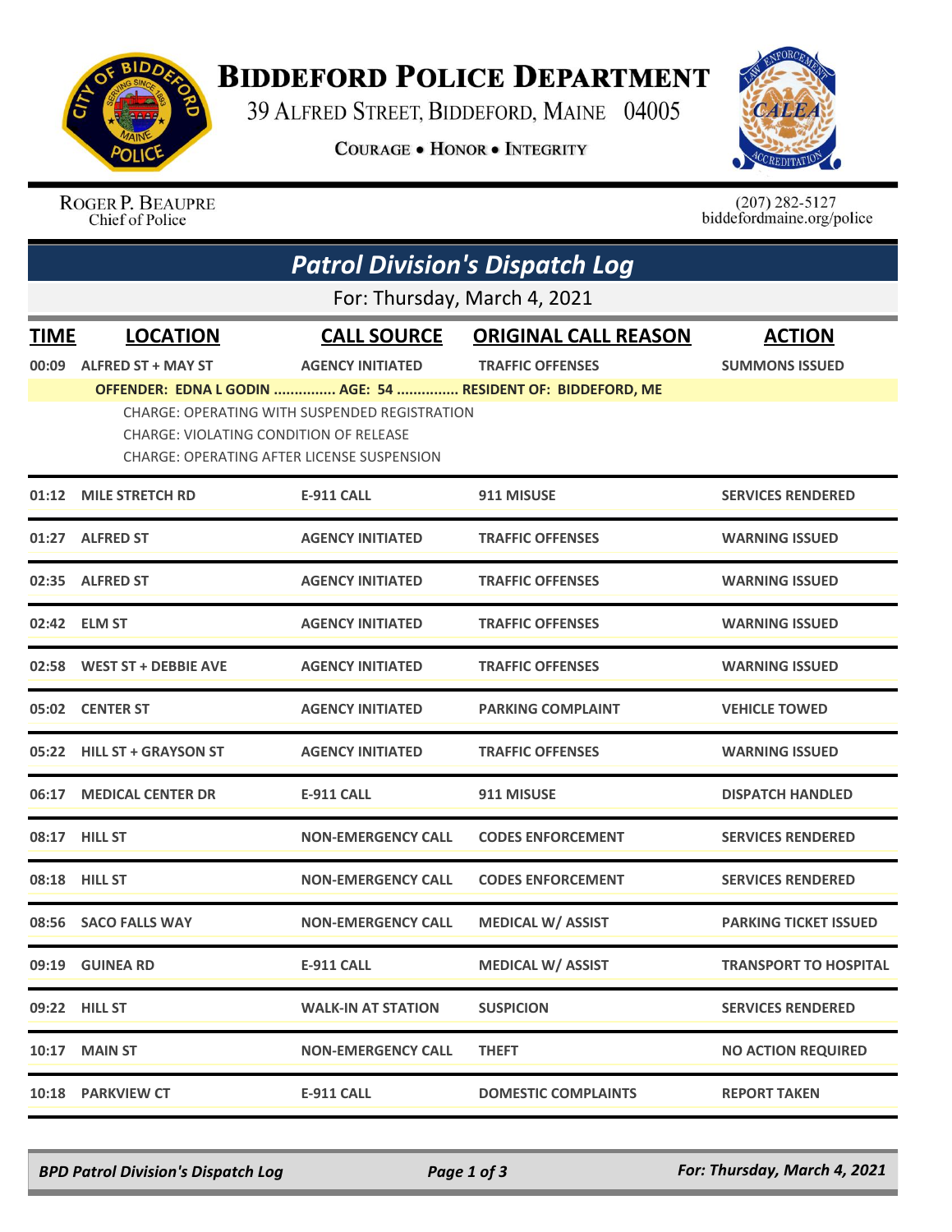| <u>TIME</u> | <b>LOCATION</b>                                                                                  | <b>CALL SOURCE</b>                | <b>ORIGINAL CALL REASON</b>                                                  | <b>ACTION</b>             |  |  |  |
|-------------|--------------------------------------------------------------------------------------------------|-----------------------------------|------------------------------------------------------------------------------|---------------------------|--|--|--|
|             | 11:33 PEARL ST                                                                                   | <b>E-911 CALL</b>                 | 911 MISUSE                                                                   | <b>SERVICES RENDERED</b>  |  |  |  |
| 11:36       | <b>MAIN ST</b>                                                                                   | NON-EMERGENCY CALL WARRANT ARREST |                                                                              | <b>ARREST(S) MADE</b>     |  |  |  |
|             | <b>CHARGE: WARRANT ARREST</b>                                                                    |                                   | OFFENDER: ADAMJAMES KAMAKANA OKEA GRANT  AGE: 32  RESIDENT OF: BIDDEFORD, ME |                           |  |  |  |
| 11:51       | <b>BRADBURY ST</b>                                                                               | <b>NON-EMERGENCY CALL</b>         | <b>HARASSMENT</b>                                                            | <b>REPORT TAKEN</b>       |  |  |  |
|             |                                                                                                  |                                   |                                                                              |                           |  |  |  |
|             | 12:52 SUMMER ST                                                                                  | <b>NON-EMERGENCY CALL</b>         | <b>CRIMINAL MISCHIEF</b>                                                     | <b>NO ACTION REQUIRED</b> |  |  |  |
|             | 13:04 ELM ST                                                                                     | <b>NON-EMERGENCY CALL</b>         | <b>DRUG</b>                                                                  | <b>SERVICES RENDERED</b>  |  |  |  |
| 13:51       | <b>BIDDEFORD GATEWAY CTR</b>                                                                     | <b>NON-EMERGENCY CALL</b>         | <b>SHOPLIFTING</b>                                                           | <b>SUMMONS ISSUED</b>     |  |  |  |
|             | OFFENDER: JASON M DUBE  AGE: 44  RESIDENT OF: DRACUT, MA<br><b>CHARGE: THEFT BY DECEPTION</b>    |                                   |                                                                              |                           |  |  |  |
| 13:57       | <b>MT VERNON ST</b>                                                                              | <b>NON-EMERGENCY CALL</b>         | <b>ASSAULT</b>                                                               | <b>REPORT TAKEN</b>       |  |  |  |
| 14:59       | <b>ELM ST</b>                                                                                    | <b>NON-EMERGENCY CALL</b>         | <b>CIVIL COMPLAINT</b>                                                       | <b>SERVICES RENDERED</b>  |  |  |  |
|             | 15:03 MAIN ST                                                                                    | <b>WALK-IN AT STATION</b>         | <b>VIOL PROTECTION FROM ABUSE</b>                                            | <b>REPORT TAKEN</b>       |  |  |  |
|             | 15:07 PEARL ST                                                                                   | <b>E-911 CALL</b>                 | 911 MISUSE                                                                   | <b>DISPATCH HANDLED</b>   |  |  |  |
|             | 15:22 GEORGE ST                                                                                  | <b>NON-EMERGENCY CALL</b>         | <b>OUT FOR FOLLOW UP</b>                                                     | <b>SUMMONS ISSUED</b>     |  |  |  |
|             | OFFENDER: EDNA L GODIN  AGE: 54  RESIDENT OF: BIDDEFORD, ME<br><b>CHARGE: AGGRAVATED FORGERY</b> |                                   |                                                                              |                           |  |  |  |
| 15:29       | <b>HILL ST</b>                                                                                   | <b>AGENCY INITIATED</b>           | <b>TRAFFIC OFFENSES</b>                                                      | <b>WARNING ISSUED</b>     |  |  |  |
|             | 16:35 ALFRED ST                                                                                  | <b>NON-EMERGENCY CALL</b>         | <b>PAPERWORK</b>                                                             | <b>SERVICES RENDERED</b>  |  |  |  |
| 16:50       | <b>MT VERNON ST</b>                                                                              | <b>NON-EMERGENCY CALL</b>         | <b>DISTURBANCE / NOISE</b>                                                   | <b>SERVICES RENDERED</b>  |  |  |  |
|             | 17:03 POOL ST + HILL ST                                                                          | <b>E-911 CALL</b>                 | <b>CHECK WELFARE</b>                                                         | <b>NEGATIVE CONTACT</b>   |  |  |  |
|             | 18:04 POOL ST                                                                                    | <b>AGENCY INITIATED</b>           | <b>TRAFFIC OFFENSES</b>                                                      | <b>WARNING ISSUED</b>     |  |  |  |
| 19:15       | <b>MIDDLE ST</b>                                                                                 | <b>NON-EMERGENCY CALL</b>         | <b>DOMESTIC COMPLAINTS</b>                                                   | <b>REPORT TAKEN</b>       |  |  |  |
|             | 19:42 LAFAYETTE ST + CLEAVES ST                                                                  | <b>AGENCY INITIATED</b>           | <b>ANIMAL COMPLAINT</b>                                                      | <b>NEGATIVE CONTACT</b>   |  |  |  |
| 20:59       | <b>CENTER ST + ELM ST</b>                                                                        | <b>AGENCY INITIATED</b>           | <b>PAPERWORK</b>                                                             | <b>NEGATIVE CONTACT</b>   |  |  |  |
|             | 21:03 HILL ST + POOL ST                                                                          | <b>AGENCY INITIATED</b>           | <b>TRAFFIC OFFENSES</b>                                                      | <b>WARNING ISSUED</b>     |  |  |  |
|             | 21:11 ELM ST                                                                                     | E-911 CALL                        | 911 MISUSE                                                                   | <b>NEGATIVE CONTACT</b>   |  |  |  |
|             | <b>21:18 PIKE ST</b>                                                                             | <b>NON-EMERGENCY CALL</b>         | <b>SUSPICION</b>                                                             | <b>SERVICES RENDERED</b>  |  |  |  |

*BPD Patrol Division's Dispatch Log Page 2 of 3 For: Thursday, March 4, 2021*